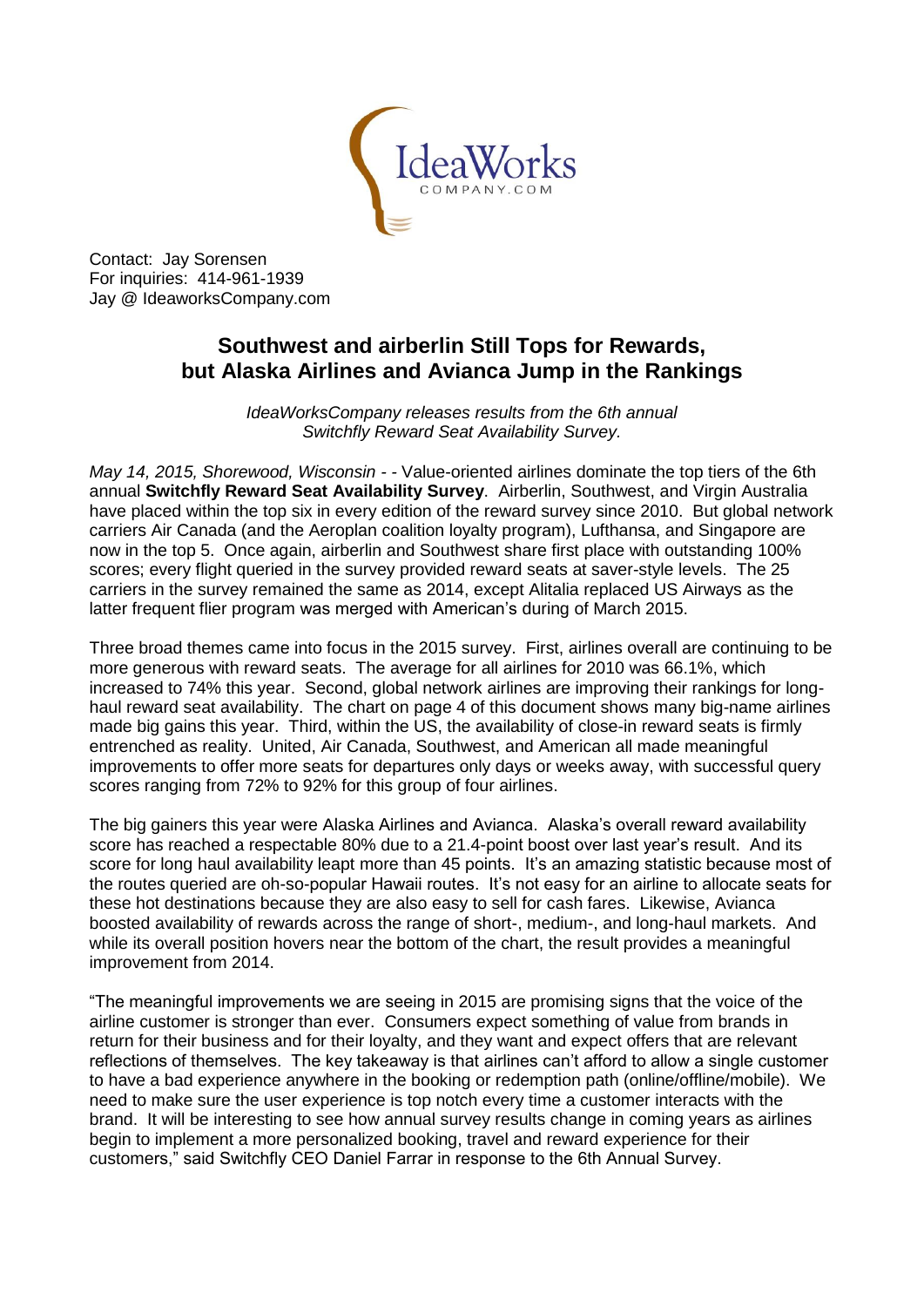## **Reward Seat Availability Page 2**

| <b>Switchfly Reward Seat Availability Survey</b><br><b>Overall Reward Availability</b><br>Ranked High to Low - Seat Availability June through October, 2015 |                                |                          |                         |                                    |  |  |  |
|-------------------------------------------------------------------------------------------------------------------------------------------------------------|--------------------------------|--------------------------|-------------------------|------------------------------------|--|--|--|
| <b>Rank</b>                                                                                                                                                 | % Total<br><b>Availability</b> | <b>Airline</b>           | <b>Program Name</b>     | <b>Change from</b><br>2014 to 2015 |  |  |  |
| 1<br>(tie)                                                                                                                                                  | 100.0%                         | airberlin                | topbonus                | No change                          |  |  |  |
|                                                                                                                                                             | 100.0%                         | <b>Southwest</b>         | <b>Rapid Rewards</b>    | No change                          |  |  |  |
| $\overline{2}$                                                                                                                                              | 96.4%                          | <b>Virgin Australia</b>  | <b>Velocity</b>         | ↓2.9 points                        |  |  |  |
| 3                                                                                                                                                           | 90.7%                          | Air Canada               | Aeroplan                | $\uparrow$ 10.0 points             |  |  |  |
| $\overline{4}$                                                                                                                                              | 90.0%                          | Singapore                | <b>KrisFlyer</b>        | $\uparrow$ 3.6 points              |  |  |  |
| 5<br>(tie)                                                                                                                                                  | 87.1%                          | <b>JetBlue</b>           | <b>TrueBlue</b>         | <b>↓5.8 points</b>                 |  |  |  |
|                                                                                                                                                             | 87.1%                          | Lufthansa/SWISS/Austrian | <b>Miles &amp; More</b> | $\uparrow$ 5.0 points              |  |  |  |
| 6                                                                                                                                                           | 85.0%                          | Air Asia Group           | <b>BIG</b>              | $\downarrow$ 7.1 points            |  |  |  |
|                                                                                                                                                             | 80.0%                          | <b>Alaska Group</b>      | <b>Mileage Plan</b>     | $\uparrow$ 21.4 points             |  |  |  |
| $\overline{7}$<br>(tie)                                                                                                                                     | 80.0%                          | <b>British Airways</b>   | <b>Executive Club</b>   | ↑7.9 points                        |  |  |  |
|                                                                                                                                                             | 80.0%                          | <b>China Southern</b>    | <b>Sky Pearl Club</b>   | $\downarrow$ 5.0 points            |  |  |  |
| 8                                                                                                                                                           | 75.0%                          | <b>United</b>            | <b>MileagePlus</b>      | $\uparrow$ 3.6 points              |  |  |  |
| 9                                                                                                                                                           | 72.9%                          | <b>Qantas Group</b>      | <b>Frequent Flyer</b>   | $\downarrow$ 3.5 points            |  |  |  |
| 10                                                                                                                                                          | 70.7%                          | <b>Alitalia</b>          | <b>MilleMiglia</b>      | New for 2015                       |  |  |  |
| (tie)                                                                                                                                                       | 70.7%                          | <b>GOL</b>               | <b>SMILES</b>           | $ 20.0 $ points                    |  |  |  |
| 11                                                                                                                                                          | 67.1%                          | American                 | AAdvantage              | $\uparrow$ 12.1 points             |  |  |  |
| 12                                                                                                                                                          | 66.4%                          | <b>Cathay Pacific</b>    | <b>Asia Miles</b>       | $\downarrow$ 15.0 points           |  |  |  |
| 13                                                                                                                                                          | 65.7%                          | <b>Emirates</b>          | <b>Skywards</b>         | $\uparrow$ 15.0 points             |  |  |  |
| 14                                                                                                                                                          | 65.0%                          | <b>Air France/KLM</b>    | <b>Flying Blue</b>      | $\uparrow$ 13.6 points             |  |  |  |
| 15                                                                                                                                                          | 63.6%                          | <b>Turkish</b>           | Miles&Smiles            | $ 22.1$ points                     |  |  |  |
| 16                                                                                                                                                          | 57.9%                          | <b>Delta</b>             | <b>SkyMiles</b>         | $\uparrow$ 2.9 points              |  |  |  |
| 17                                                                                                                                                          | 55.0%                          | <b>Scandinavian</b>      | <b>EuroBonus</b>        | No change                          |  |  |  |
| 18                                                                                                                                                          | 50.7%                          | <b>Air China</b>         | <b>PhoenixMiles</b>     | $\downarrow$ 25.7 points           |  |  |  |
| 19                                                                                                                                                          | 49.3%                          | Avianca                  | <b>LifeMiles</b>        | $\uparrow$ 27.2 points             |  |  |  |
| 20                                                                                                                                                          | 44.3%                          | <b>LAN</b>               | <b>LANPASS</b>          | $10.0$ points                      |  |  |  |

The following table summarizes the overall reward availability results of the 2015 survey:

*% of Total Availability = Percent of queries that result in outbound and return reward seats. See "Notes regarding reward query methodology" at the end of this press release. Value oriented airlines: Air Asia, airberlin, GOL, JetBlue, Southwest, and Virgin Australia.*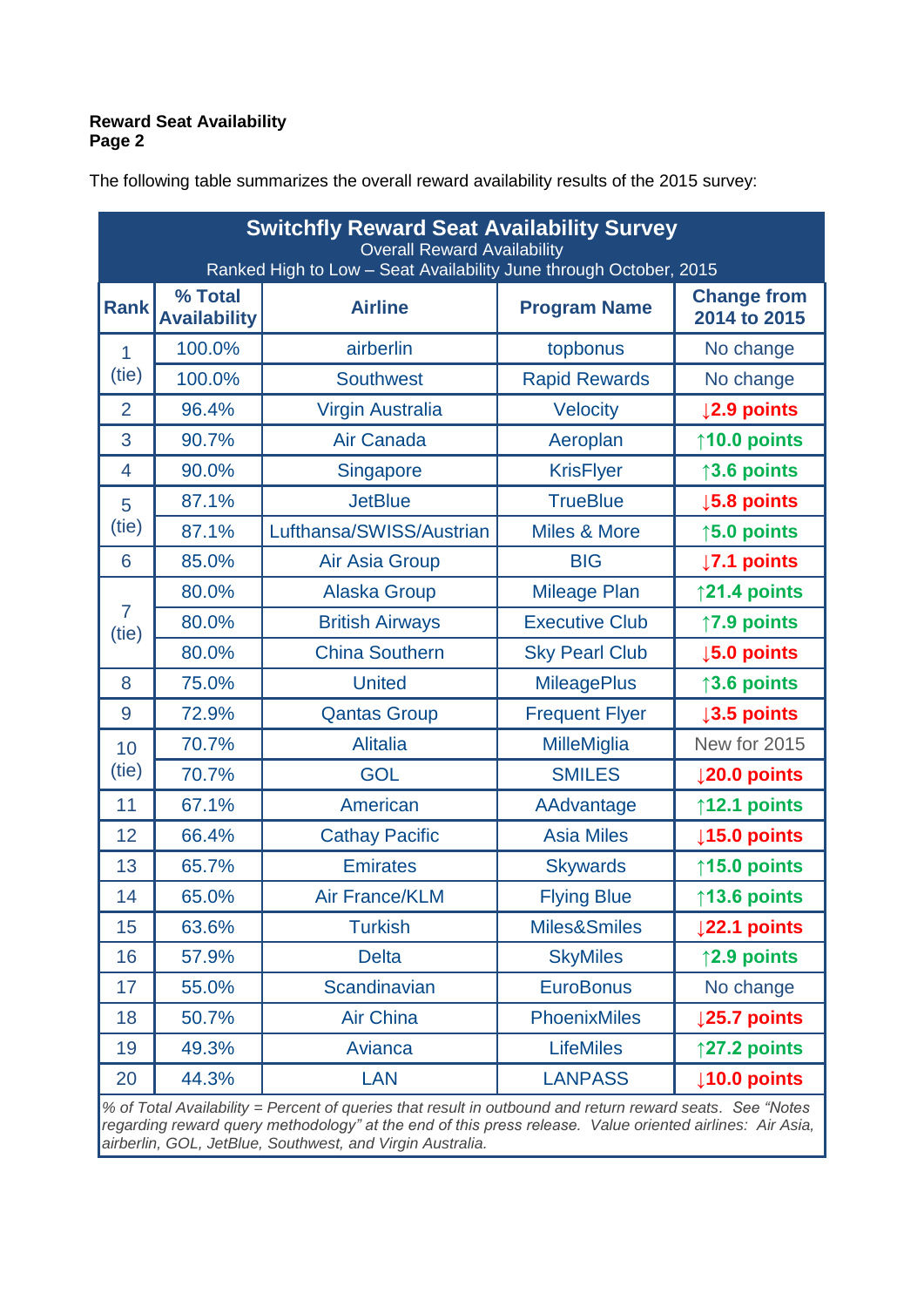#### **Reward Seat Availability Page 3**

The Switchfly Reward Seat Availability Survey is based upon 7,640 booking queries made by the IdeaWorksCompany at the websites of 25 frequent flier programs during March 2015. Travel dates spanned June through October 2015, with top routes for each carrier checked to assess "saver style" reward seat availability.

As in previous years, survey findings indicate frequent fliers are better served by the reward programs at value-oriented airlines. The average among the six value-oriented airlines (Air Asia, airberlin, GOL, JetBlue, Southwest, and Virgin Australia) was nearly 90%, while the more traditional carriers in the survey group registered 69.4%.

Saver-style rewards are an important benefit for most members and the primary topic of this survey. The "% of Total Availability" column represents the frequency of queries which produced one or more available flights for a roundtrip pair of travel dates. A minimum of two seats was required for each outbound and inbound reward reservation query. For example, the 96.4% result for Virgin Australia reflects the fact that 270 of the 280 outbound and inbound date queries provided a minimum of one flight in each direction with at least two available saver-style reward seats. The right-hand column compares 2015 results to the Switchfly Reward Seat Availability Survey conducted by the IdeaWorksCompany in 2014.

The lowest reward availability scores on the chart have improved significantly since 2010 when US Airways was at 10.7% and Delta was 12.9%. For 2015 the lowest airline score is 44.3% for LAN, but this result represents a significant 33.6 point improvement above the 10.7% result from 2010. Frequent flier program members may be surprised to hear this, but airlines as a group have become more generous with reward seat availability. Carriers have been motivated to improve reward availability for reasons beyond the ethic of fairness and the desire to polish their brands. More and more airlines are governed by accounting regulations that allow airlines to post revenue to their income statements only after a member redeems miles or points.

It must be noted the reward availability results for some carriers did have big decreases for 2015. The overall score for Air China dropped to 50.7% which represents a 25.7 point decrease from 2014. Turkish Airlines erased almost half of last year's big gain by dropping 22.1 points to 63.6% for 2015. GOL of Brazil scored the largest drop of any value-oriented airline by falling 20 points for an overall result of 70.7%.

It's difficult to discern why airlines choose to decrease the supply of reward seats for their members. For Brazil-based GOL and Air China, perhaps it's the troubles facing their national economies. The reversal for Turkish is perplexing because the airline is performing so very well in terms of growth, revenue, and profits. In addition, members of its Miles&Smiles program might be smiling less when attempting to redeem a reward for a long-haul market. Reward availability for these alluring markets, such as New York City and Bangkok, dropped in excess of 34 points for 2015.

The major loyalty industry news for 2014 was Delta's announcement it would switch to revenue based mileage accrual during 2015. This ranges from 5 points per dollar spent on base fares for members without status, and up to 11 points for Diamond level members. The new method produces a windfall of miles for members paying higher fares. But it also reduces the mileage accrual for members without status booking saver-type fares. A regular member buying a \$316 roundtrip Atlanta – San Francisco ticket accrues 1,580 miles in 2015; that same trip delivered 4,278 miles in 2014.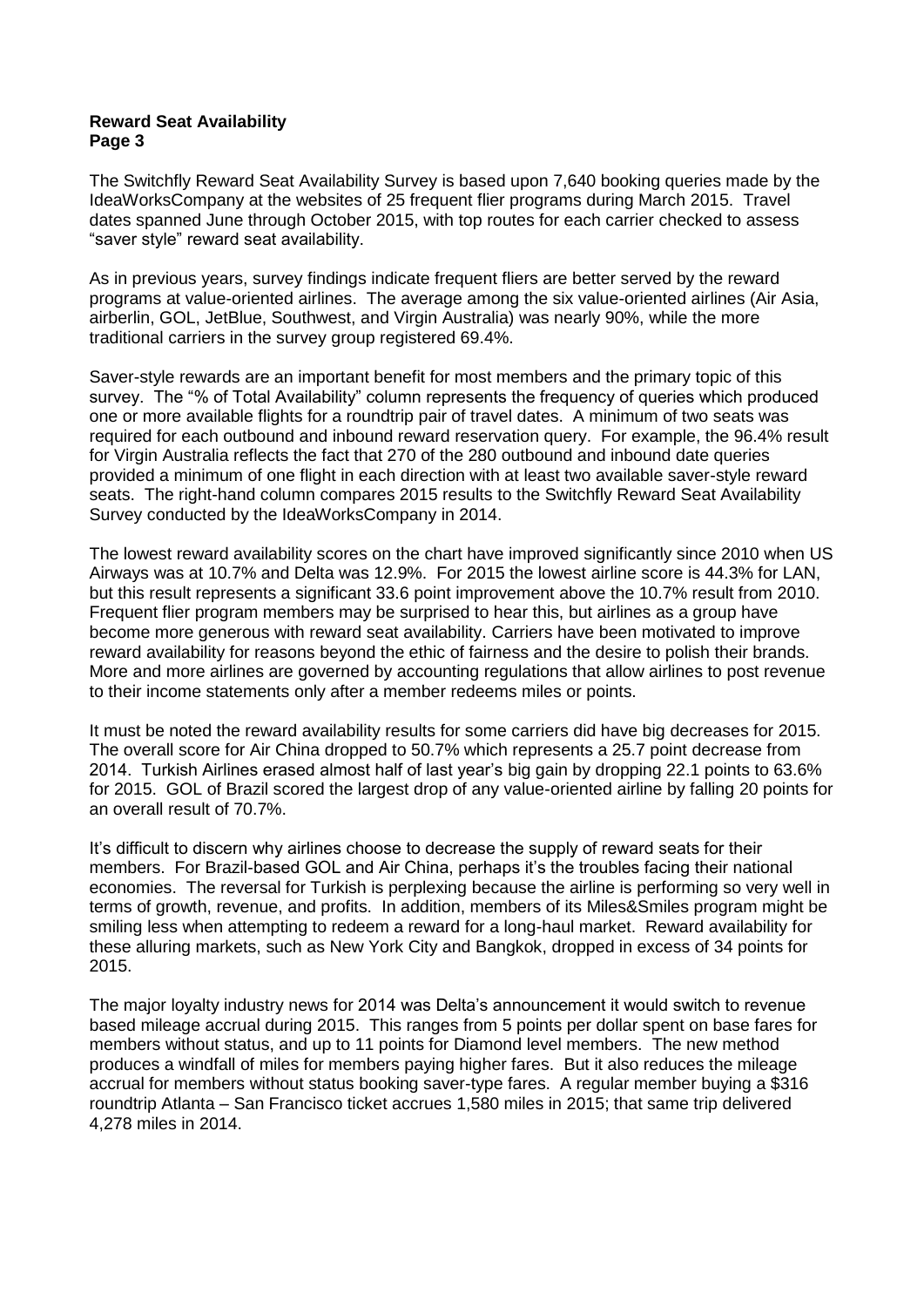### **Reward Seat Availability Page 4**

Delta did make amends last year by nicely boosting US domestic saver reward availability. And this year the carrier introduced a new domestic 10,000-mile one-way reward for select markets. This represents a 2,500-mile discount off the regular rate and requires 21-day advance booking. The 10,000-mile reward was found to be liberally available and represented more than 58 percent of Delta's domestic reward results for the 2015 survey.

Long-haul reward availability provides an exceptional measure of which programs best meet the needs of very frequent fliers. If you live in Europe, these rewards provide access to alluring places such as the Grand Canyon and Hong Kong; or if you live in the US or Canada, it's reliable favorites such as London and Rome. These rewards require more miles and are most accessible to high-flying travelers or those with big balances courtesy of co-branded credit cards.

| Long-Haul Flights Reward Availability (2,500+ miles)<br>Ranked High to Low - Seat Availability for June through October, 2015 |                                |                          |                         |                                    |  |  |
|-------------------------------------------------------------------------------------------------------------------------------|--------------------------------|--------------------------|-------------------------|------------------------------------|--|--|
| <b>Rank</b>                                                                                                                   | % Total<br><b>Availability</b> | <b>Airline</b>           | <b>Program Name</b>     | <b>Change from</b><br>2014 to 2015 |  |  |
| 1                                                                                                                             | 90.0%                          | Air Canada               | Aeroplan                | $\uparrow$ 5.7 points              |  |  |
| $\overline{2}$                                                                                                                | 84.3%                          | Singapore                | <b>KrisFlyer</b>        | ↑2.9 points                        |  |  |
| 3                                                                                                                             | 81.4%                          | <b>China Southern</b>    | <b>Sky Pearl Club</b>   | ↑7.1 points                        |  |  |
| 4                                                                                                                             | 74.3%                          | Lufthansa/SWISS/Austrian | <b>Miles &amp; More</b> | $\uparrow$ 10.0 points             |  |  |
| 5                                                                                                                             | 68.6%                          | <b>Emirates</b>          | <b>Skywards</b>         | ↑17.1 points                       |  |  |
| 6                                                                                                                             | 67.1%                          | <b>United</b>            | <b>MileagePlus</b>      | ↑2.9 points                        |  |  |
| $\overline{7}$                                                                                                                | 62.9%                          | <b>British Airways</b>   | <b>Executive Club</b>   | $\uparrow$ 8.6 points              |  |  |
| (tie)                                                                                                                         | 62.9%                          | <b>Alaska Airlines</b>   | <b>Mileage Plan</b>     | $\uparrow$ 45.7 points             |  |  |
| 8                                                                                                                             | 60.0%                          | <b>Air France/KLM</b>    | <b>Flying Blue</b>      | ↑14.3 points                       |  |  |
| 9                                                                                                                             | 55.7%                          | American                 | AAdvantage              | $\uparrow$ 18.6 points             |  |  |
| 10                                                                                                                            | 48.6%                          | <b>Qantas Group</b>      | <b>Frequent Flyer</b>   | $\downarrow$ 5.7 points            |  |  |
| 11                                                                                                                            | 45.7%                          | <b>Cathay Pacific</b>    | <b>Asia Miles</b>       | 127.1 points                       |  |  |
|                                                                                                                               | 41.4%                          | <b>Turkish</b>           | Miles&Smiles            | <b>J34.3 points</b>                |  |  |
| 12<br>(tie)                                                                                                                   | 41.4%                          | <b>Air China</b>         | <b>PhoenixMiles</b>     | $\downarrow$ 12.9 points           |  |  |
|                                                                                                                               | 41.4%                          | <b>Alitalia</b>          | <b>MilleMiglia</b>      | New for 2015                       |  |  |
| 13                                                                                                                            | 35.7%                          | Avianca                  | <b>LifeMiles</b>        | $\uparrow$ 28.6 points             |  |  |
| 14<br>(tie)                                                                                                                   | 31.4%                          | <b>LAN</b>               | <b>LANPASS</b>          | $\uparrow$ 7.1 points              |  |  |
|                                                                                                                               | 31.4%                          | <b>Delta</b>             | <b>SkyMiles</b>         | $\uparrow$ 10.0 points             |  |  |
| 15                                                                                                                            | 11.4%                          | Scandinavian             | <b>EuroBonus</b>        | $\uparrow$ 1.4 points              |  |  |

*% of Availability = Percent of queries that result in outbound and return reward seats. See "Notes regarding reward query methodology" at the end of this press release. 19 of the 25 programs were queried for long-haul reward availability. For these carriers, 2,500+ mile routes represented a meaningful portion of overall flight activity.*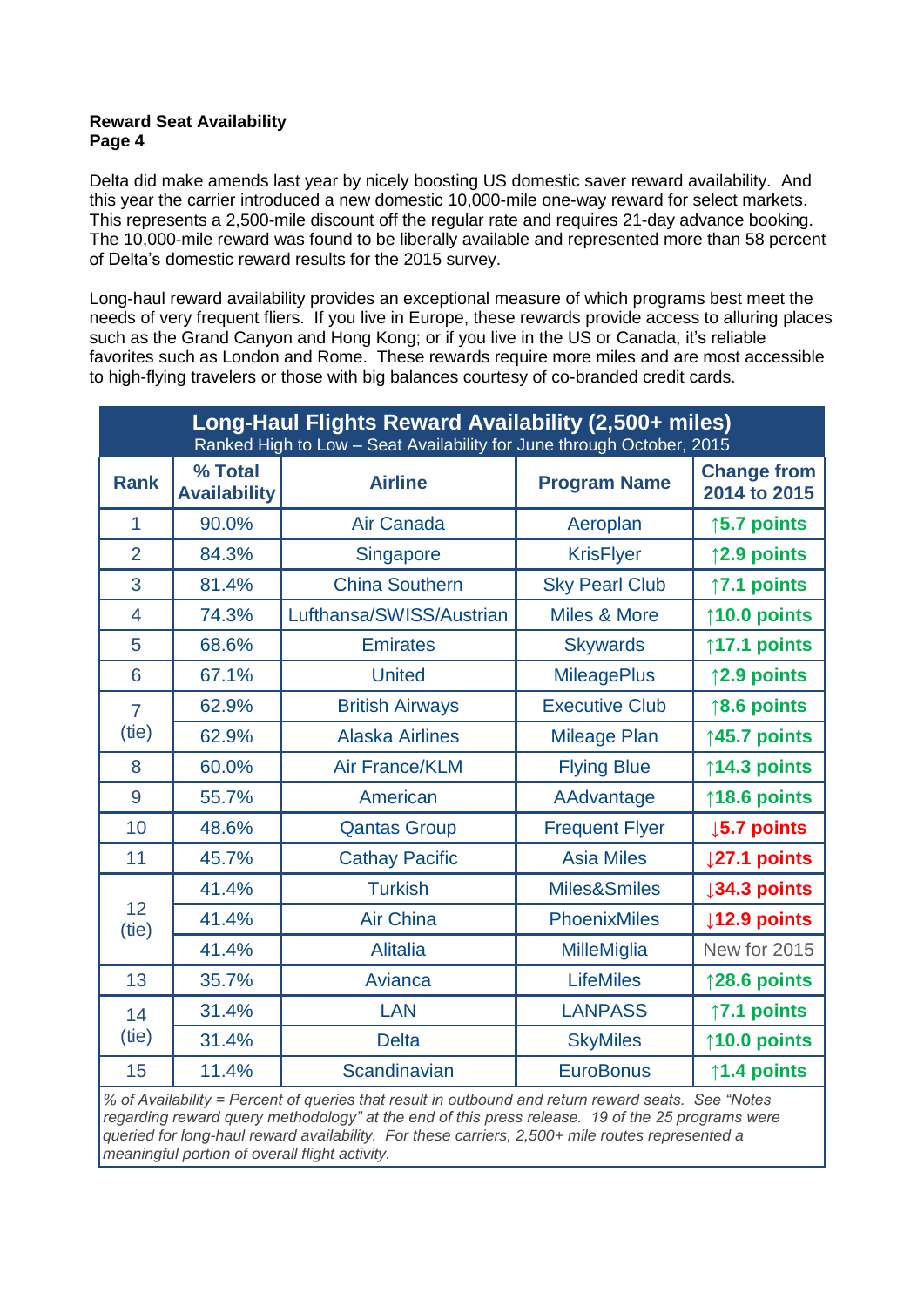#### **Reward Seat Availability Page 5**

Long-haul rewards are one area which can pose challenges for frequent flier program members. Some airlines radically reduce reward inventory for long-haul travel during June, July, and August. This is often a major source of member frustration. Please remember the queries for this survey are conducted in March; that's a generous 3- to 5-month period prior to departure. The long-haul reward availability result for Cathay Pacific was 8% for July, Turkish Airlines was 15% for July, and no reward seats could be found on SAS Scandinavian for June, July, and August at saver-style levels.

Overall demand is high for these destinations and supply is typically limited to one to three widebody flights per day. Suffice to say, airlines are always struggling to meet member expectations for reward seats. This makes the results posted by Air Canada and Singapore all the more amazing with reward seats found for more than 69% of the queries for the top-demand period of June through August. Alaska disclosed it changed its reward allocation strategy at the end of 2014, which undoubtedly explains a 45+ point increase to its long-haul results for 2015. JetBlue also made a change near the end of 2014 and lowered its minimum price from 5,000 points to 3,500 points.

Reward prices were noted for all 250- to 2,500-mile queries for the seven airlines based in the US and Canada. These statistics offer a snapshot of the average reward price associated with their top markets. The results indicate the pay-with-points method used by Southwest and JetBlue provides better value than airlines using traditional reward pricing. It's safe to assume miles and points for these seven carriers provide similar value. The accrual rate associated with the

| <b>Average Reward Prices</b><br>Top 251 - 2,500-mile reward markets |                      |                        |  |  |  |  |  |
|---------------------------------------------------------------------|----------------------|------------------------|--|--|--|--|--|
| <b>Airline</b>                                                      | <b>Program name</b>  | <b>Average per R/T</b> |  |  |  |  |  |
| <b>Southwest</b>                                                    | <b>Rapid Rewards</b> | 9,457                  |  |  |  |  |  |
| <b>JetBlue</b>                                                      | <b>TrueBlue</b>      | 18,003                 |  |  |  |  |  |
| Air Canada                                                          | Aeroplan             | 20,933                 |  |  |  |  |  |
| <b>Delta</b>                                                        | <b>SkyMiles</b>      | 23,214                 |  |  |  |  |  |
| <b>Alaska Airlines</b>                                              | <b>Mileage Plan</b>  | 23,393                 |  |  |  |  |  |
| <b>United</b>                                                       | <b>MileagePlus</b>   | 26,607                 |  |  |  |  |  |
| American                                                            | AAdvantage           | 27,393                 |  |  |  |  |  |

co-branded credit cards (typically the largest source of accrual) offered by the six US-based carriers is the same; one mile or point is accrued for each \$1 of everyday purchases.

All the carriers and frequent flier programs chosen for this analysis meet two key criteria. First, they are among the largest airlines based upon passenger traffic reported for 2013. Second, the online reward booking website must allow reward queries to be conducted during March for a June through October flight period and be available in English. When offered, online reward availability for partner airlines was always requested; rewards fulfilled by calling the airline were not. Online access is important for consumers; a major US carrier disclosed more than 90 percent of its domestic reward bookings are made online. The survey is designed to focus on this important consumer attribute.

The results of the 6th annual Switchfly Reward Seat Availability Survey support the idea that consumers should choose carefully if reward seat availability is sought as a primary benefit of program participation. In the US market, the three big network airlines (American, Delta, and United) are now making giant profits and next year's survey results will reveal whether some of this was invested back into their frequent flier programs. Consumers always have a choice and it's hoped this survey helps travelers choose the program that's best for their needs.